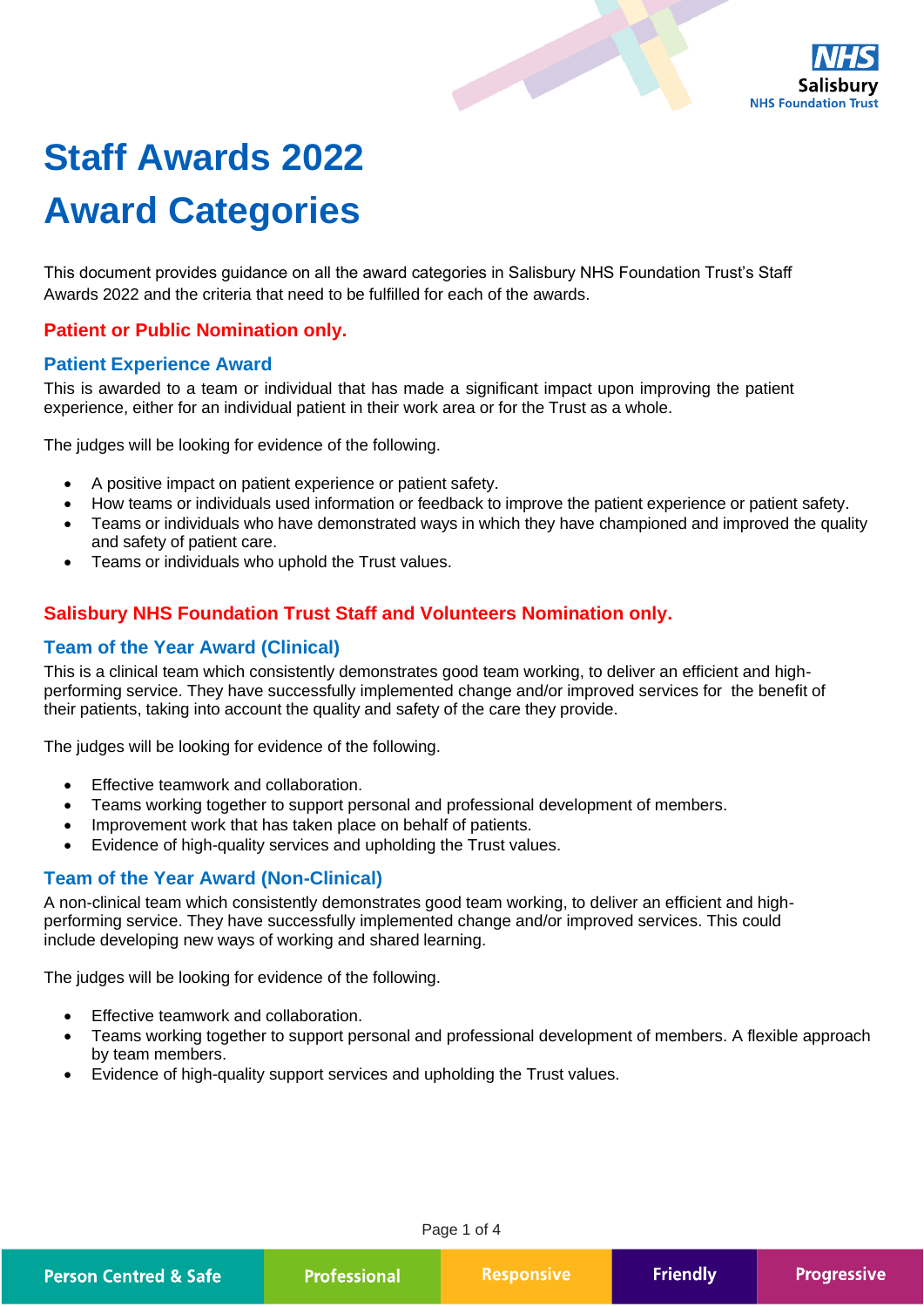

# **Salisbury NHS Foundation Trust Staff and Volunteers Nomination only / continued**

## **Service Improvement, Education and Research Award**

This award recognises a team or individual who have developed or undertaken service/quality improvements, made changes to the way they work, made savings, or undertaken research, education or training for the benefit of patients, their department and the Trust as a whole. This may include implementing an idea or innovative approach which has resulted in improved practice, a new way of working or a saving of time or money. It may also include individual development through education or training, for the benefit of patients. They may have carried out or published innovative research papers or been involved with clinical trials.

The judges will be looking for evidence of the following.

- Details of research, academic or personal development success.
- The team or individual identifying areas which could be improved or made more efficient and effective using an innovative approach.
- Improved services, for example through quality improvement or monitoring of outcomes for staff or patients.

## **Unsung Contribution Award (Clinical)**

An individual working in a clinical role who has made an exceptional contribution to the Trust and its services, but whose contribution and role often goes unrecognised. They show dedication and commitment to their role and make a genuine difference to others.

The judges will be looking for evidence of the following.

- Compassion and concern being shown for the wellbeing of patients, carers or colleagues.
- The individual being a valued member of their team. Listening and involving patients, carers or colleagues, helping them make choices and contribute.
- The individual's special qualities and contribution not being recognised as much as they should.
- An individual who upholds the Trust values.

## **Unsung Contribution Award (Non-Clinical)**

An individual working in a non-clinical role who has made an exceptional contribution to the Trust and its services but whose contribution and role often goes unrecognised. They show dedication and commitment to their role supporting clinical services and make a genuine difference to others.

The judges will be looking for evidence of the following.

- The individual doing their bit to support the work of the Trust as a whole.
- Compassion and concern being shown for the wellbeing of everyone.
- The individual being a valued member of their team. Listening and involving everyone.
- The individual's special qualities and contribution not being recognised as much as they should.
- An individual who upholds the Trust values.

Page 2 of 4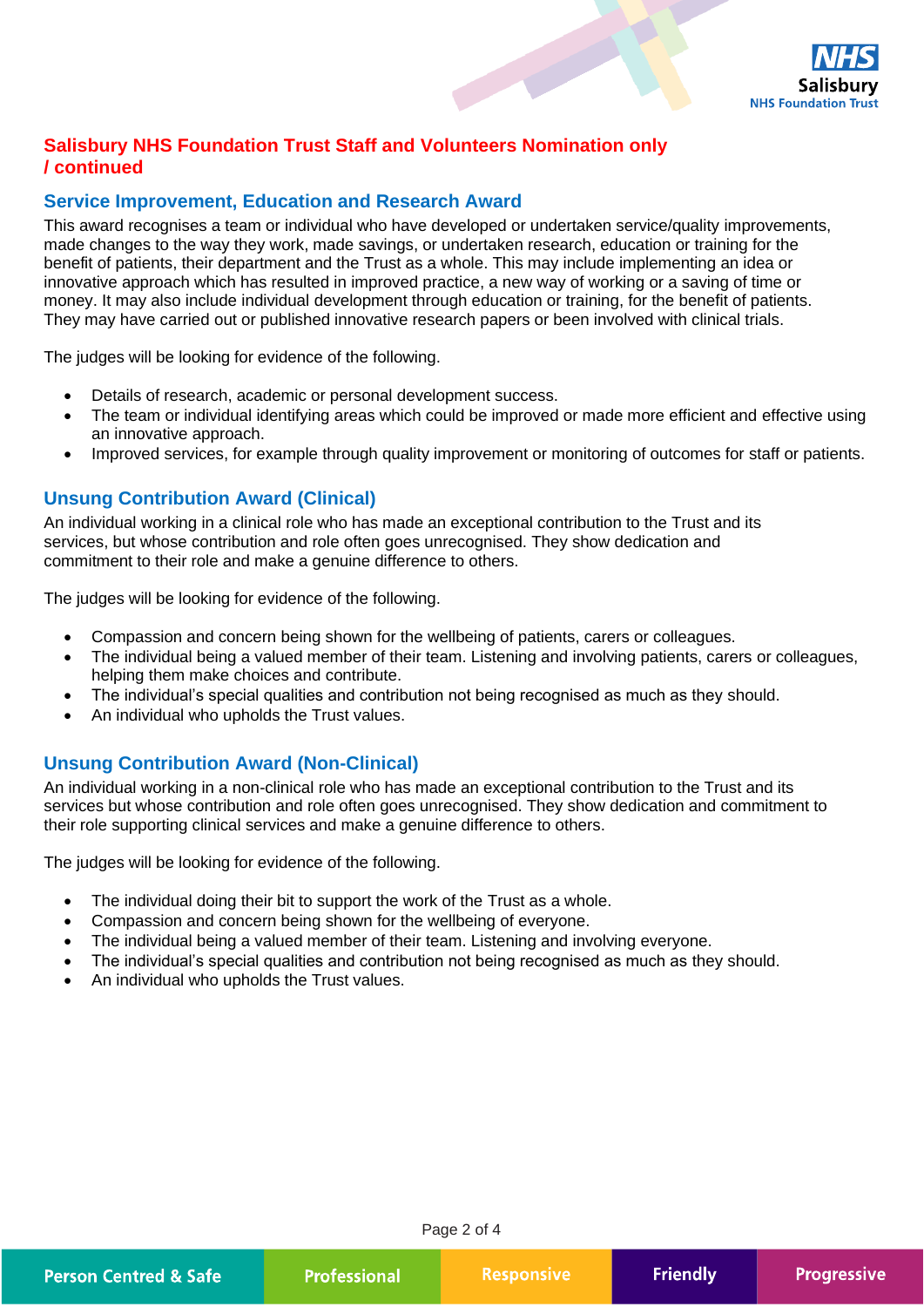

# **Salisbury NHS Foundation Trust Staff and Volunteers Nomination only / continued**

## **Outstanding Leader Award**

An individual with outstanding leadership skills who inspires people to go the extra mile. Good leaders are not necessarily managers. They are innovative and value their peers while actively mentoring and encouraging people they work with. They are tireless in their efforts to change the system for the benefit of all.

The judges will be looking for evidence of the following.

- Excellent communication skills.
- An individual's ability to inspire and motivate others to achieve objectives.
- How barriers to change have been overcome.
- How the individual has promoted equality and inclusion and promoted personal and professional development as part of support to their colleagues.
- Demonstrated how they uphold the Trust values.

## **Outstanding Partner of the Year Award**

At a time when working with partners across the health and care system (be that public sector or private) has never been more important, this award seeks to acknowledge a partner organisation that has demonstrated outstanding commitment to working together.

The judges will be looking for evidence of the following.

- Commitment to delivering for the patient beyond organisational boundaries.
- Understanding the needs of all partners.
- Openness and accessibility between partners.

#### **Innovation with Partners Award**

Working in partnership across our health and social care system is a core part of our strategy. To do this requires partners from all sectors to show imagination, creativity and innovation in how to deliver services.

The judges will be looking for evidence of the following.

- Looking at a problem through a new or unusual lens.
- Creativity in delivering solutions that maximise patient outcomes.
- Patient centred outcomes.

## **Lifetime Contribution Award**

An individual who has dedicated their career in the Trust for the benefit of patients and staff and who inspires people to go the extra mile. They are innovative and value their peers while actively mentoring and encouraging people they work with and are tireless in their efforts to change the system for the benefit of all.

The judges will be looking for evidence of the following.

- Long service.
- A person that modelled the values of the trust for an extended career.
- A person that has been widely respected.

Page 3 of 4